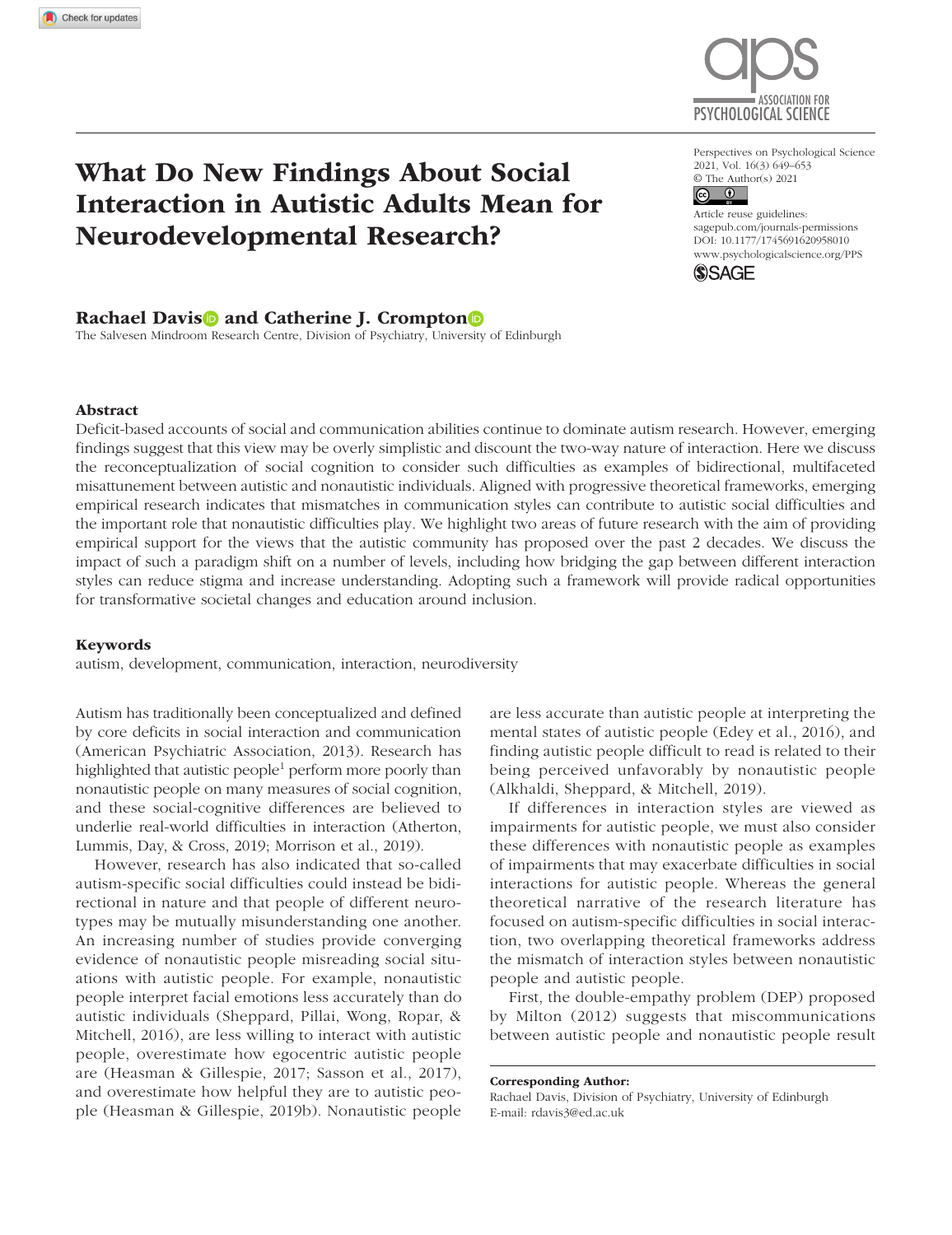primarily from a breakdown in reciprocity and mutual understanding rather than from autism-specific deficits in social communication. Difficulties in interactions occur because of different ways of experiencing the world and processing information (Milton, Heasman, & Sheppard, in press). For instance, autistic and nonautistic people differ in how they process sensory information (Marco, Hinkley, Hill, & Nagarajan, 2011), language (Brock, Norbury, Einav, & Nation, 2008), and social cues (Philip et al., 2010). Researchers of the DEP posit that social communication is not a singular difficulty embodied by a person with autism but a "double problem" experienced by both an autistic person and a nonautistic person within an interaction (Milton et al., in press).

Second, the dialectical misattunement hypothesis (DMH) posits that various psychiatric and developmental conditions are not a disordered function of individual brains but a mismatch of interpersonal dynamics (Bolis, Balsters, Wenderoth, Becchio, & Schilbach, 2017). Drawing on implications from the Bayesian brain hypothesis (Lawson, Rees, & Friston, 2014; Pellicano & Burr, 2012) and predictive-coding and active-inference accounts (e.g., Mirza, Adams, Friston, & Parr, 2019), this framework suggests that autism should be considered a cumulative misattunement between people. Rather than viewing communicative difficulties in isolation, the DMH proposes that an accumulation of repeated reciprocal and dynamic misattunements over time will inevitably lead to increasing divergences in communication styles and interactions between nonautistic people and autistic people.

To test these hypotheses, researchers are exploring the mismatch of communication and interaction styles in a new way: by directly comparing how nonautistic people and autistic people interact with different neurotypes (Crompton, Hallett, Ropar, Flynn, & Fletcher-Watson, 2020; Crompton, Ropar, Evans-Williams, Flynn, & Fletcher-Watson, 2020). Empirical findings support the idea that autistic people interact more successfully and are more comfortable with other autistic people than with nonautistic people, indicating that there may be autism-specific social behaviors underlying more effective autism–autism interactions (Crompton, Hallett, et al., 2020; Crompton, Ropar, et al., 2020; Heasman & Gillespie, 2019a).

This groundbreaking area of research is beginning to provide empirical evidence to support the views that members of the autism community have advocated for many years. Autistic people often highlight feelings of comfort and relaxation, together with unique ways of engaging with each other, when exclusively in the company of other autistic people (Crompton, Hallett, et al., 2020). Many autistic adults have spoken about the transformative impact of finding other autistic people to socialize with: "Being autistic in shared autistic space may be easier than being autistic in nonautistic space or in one's own personal space" (Sinclair, 2010, para. 30). Autistic adults have reported being better able to predict the behavior of other autistic people and having increased understanding with them (Milton, 2012). Peer support for autistic people and self-advocacy networks provide opportunities for autism-specific social interaction and community building. This can create vital support and understanding for autistic people, who have spoken about the value of sharing experiences and knowledge and the comfort of meeting like-minded people (Crompton, Hallett, et al., 2020).

However, the mechanisms that underlie this ease in autism-specific interaction are not yet known. A key priority for researchers is to better understand these mechanisms and to examine how they may be different from the mechanisms that underlie successful nonautistic interactions and autistic–nonautistic interactions. There are a number of reasons why this is important for research, practice, and the public understanding of autism. Adopting a framework that combines principles of neurodiversity and rigorous scientific methods is essential for reframing social cognition to include the strengths of autistic people and to create new definitions for understanding autism-specific communication and interaction. This will allow us to begin moving beyond deficit-based theoretical accounts of autism that have historically dominated the field of research (Fletcher-Watson & Happé, 2019). Offering empirical support for the idea of difference, not deficit, will contribute to the progression of the rights of autistic people and will have important implications for practice and the public understanding of autism (Cage, Di Monaco, & Newell, 2019).

We propose two priority areas for developing this field of research: building an understanding of the mechanisms behind social development in autism and creating standardized assessments that are sensitive to change and the growth of social skills in autistic people.

### Understanding Developmental Mechanisms

The DMH predicts that gaps in communication styles among nonautistic people and autistic people increase over time, resulting in higher levels of misunderstanding within interactions over development. But what contributes to this widening gap in understanding? To answer this question, research (where possible) must first consider the developmental trajectories of social mechanisms, capturing developmental processes rather than static states, for example, comparing autistic participants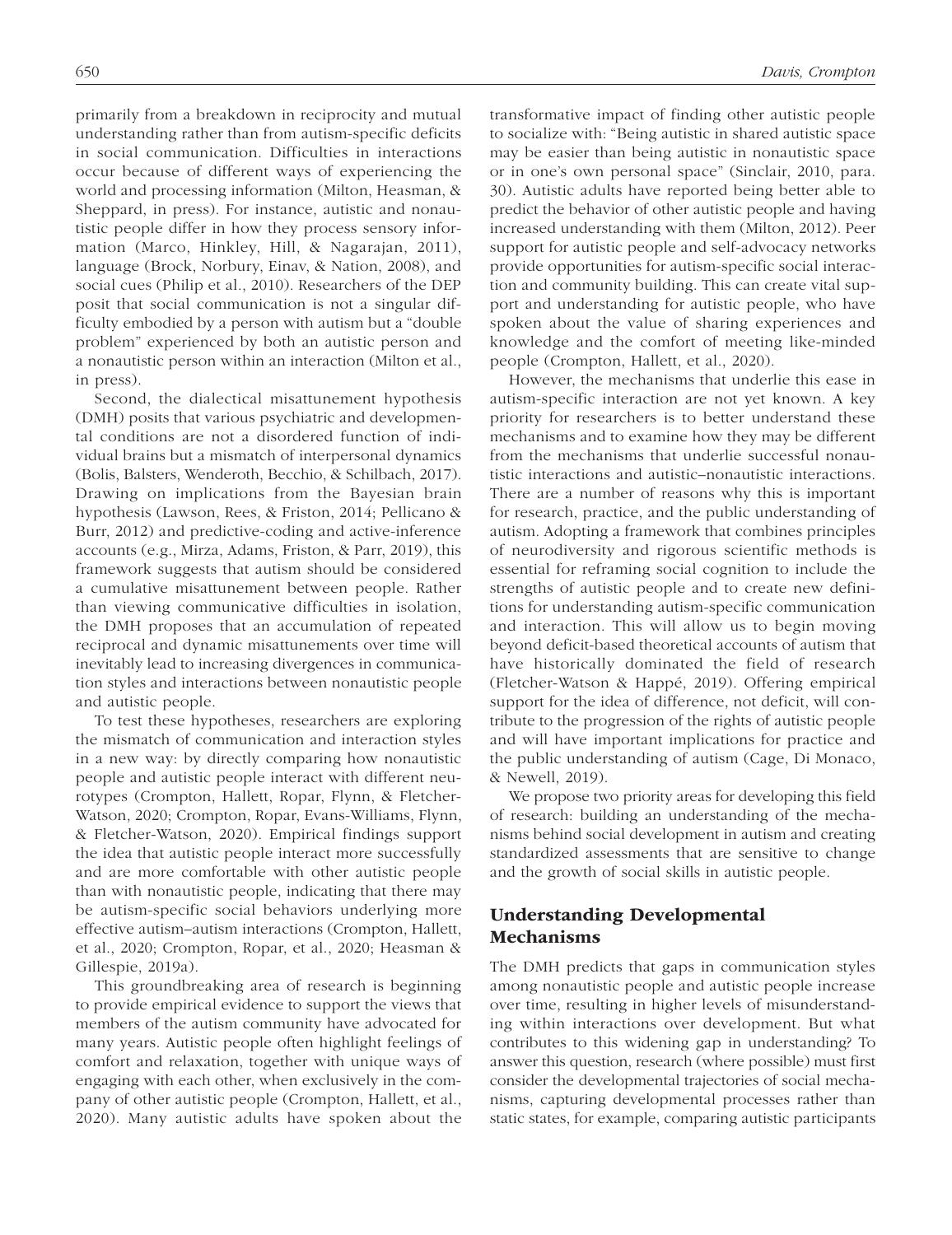to typically developing (TD) groups at a single point in time. Most research on autism and social cognition has traditionally adopted cross-sectional methods; however, findings from longitudinal studies across developmentaldisorder research consistently highlight the difficulties of overlaying findings from adults, or one time point, onto developmental processes (e.g., Bishop, 1997; Karmiloff-Smith, 1997, 1998). Although adopting adult frameworks can be valuable when considering endstate development, understanding dynamic changes in behavioral and cognitive profiles across development will be imperative for understanding the age at which these misattunements begin to emerge, how they change over time, and the causal mechanisms underlying communication styles in autism. Furthermore, identifying autism-specific social-communicative developmental trajectories rather than viewing development in autism in terms of divergences from typical development can help us to better understand the factors that contribute to social development and later-life outcomes for autistic people.

In addition to changes in methodological approaches, it is important to acknowledge factors that may specifically underpin neurodiverse social-cognitive development. A complex interplay of cognitive and environmental factors underpin the development of social cognition in TD children (Kilford, Garrett, & Blakemore, 2016). However, there may be differences in which factors play critical roles in social development between children with autism and TD children. For example, cognitive factors that are known to contribute to nonautistic social development include language skills (Fitch, Huber, & Bugnyar, 2010), executive functions (Blakemore & Choudhury, 2006), and IQ (Pellegrini, 1985). Autismspecific environmental factors that could contribute to social development include parental knowledge and understanding of autism (e.g., Green et al., 2010), experience in mainstream or specialist education settings, and experience of peer-support systems for autistic people. It is important to have the scientific infrastructure to chart these developments and to build an understanding of autism-specific social-development trajectories and the mechanisms that underlie them.

Implementing developmental research that includes autism-specific factors could have a real-world impact. For example, researchers are beginning to understand some of the difficulties that many autistic people face regarding social inclusion and the impact of camouflaging (e.g., using explicit techniques to hide behaviors associated with autism and hiding social difficulties) on mental health outcomes (Hull et al., 2017). One important question from a developmental perspective is the extent to which being in an autism-specific environment (i.e., an environment in which autistic people interact with other autistic people) promotes more enriching school or life experiences, reduces camouflaging, and reduces isolation. Research such as this could have a positive impact on areas such as education, health, and social-care settings, which have been identified as priority research areas by autistic people (Cusack & Sterry, 2016).

### Standardized Assessments

To facilitate this type of developmental research, it is crucial to design measures of social cognition that are sensitive specifically to the social and communication skills of autistic people. The social-cognition assessments used in research are currently based on nonautistic social interactions and norms (Morrison et al., 2019). Although emerging research shows that autistic people can interact as efficiently as nonautistic people (although their interaction styles may not conform to nonautistic norms), this directly contradicts findings from social-cognitive-deficit accounts. It is therefore unsurprising that autistic people often perform significantly more poorly than nonautistic people on frequently used social-cognition measures. Furthermore, it is increasingly evident that performance of autistic people on measures of nonautistic social cognition are unlikely to accurately predict a person's real-world functional and social skills (Sasson, Morrison, Kelsven, & Pinkham, 2020). One key example comes from research focusing on theory of mind (ToM) abilities. ToM tasks are still widely used to measure the ability to attribute mental states to others and the association with other aspects of social-communicative functioning (Gernsbacher & Yergeau, 2019). However, some authors argue that ToM-based tasks do not fully represent the abilities of nonautistic people or autistic people because all tasks are centered around mental states derived from nonautistic people (see Livingston, Carr, & Shah, 2019; Gernsbacher & Yergeau, 2019). We suggest that future assessments should aim to elucidate whether autistic ToM abilities are more successful among other autistic people and whether social difficulties for people are due, in part, to nonautistic difficulties in understanding autism-specific mental states.

It should therefore be a priority for researchers to create a set of autism-specific and autism-inclusive assessments that are coproduced with members of the autistic community from a wide range of backgrounds. This set of assessments would ensure that they assess an accurate conceptualization of successful social interactions from autistic people. These measures could be used to explore the developmental trajectory of the social skills of autistic people and the impact of environment and cognitive skills as described above.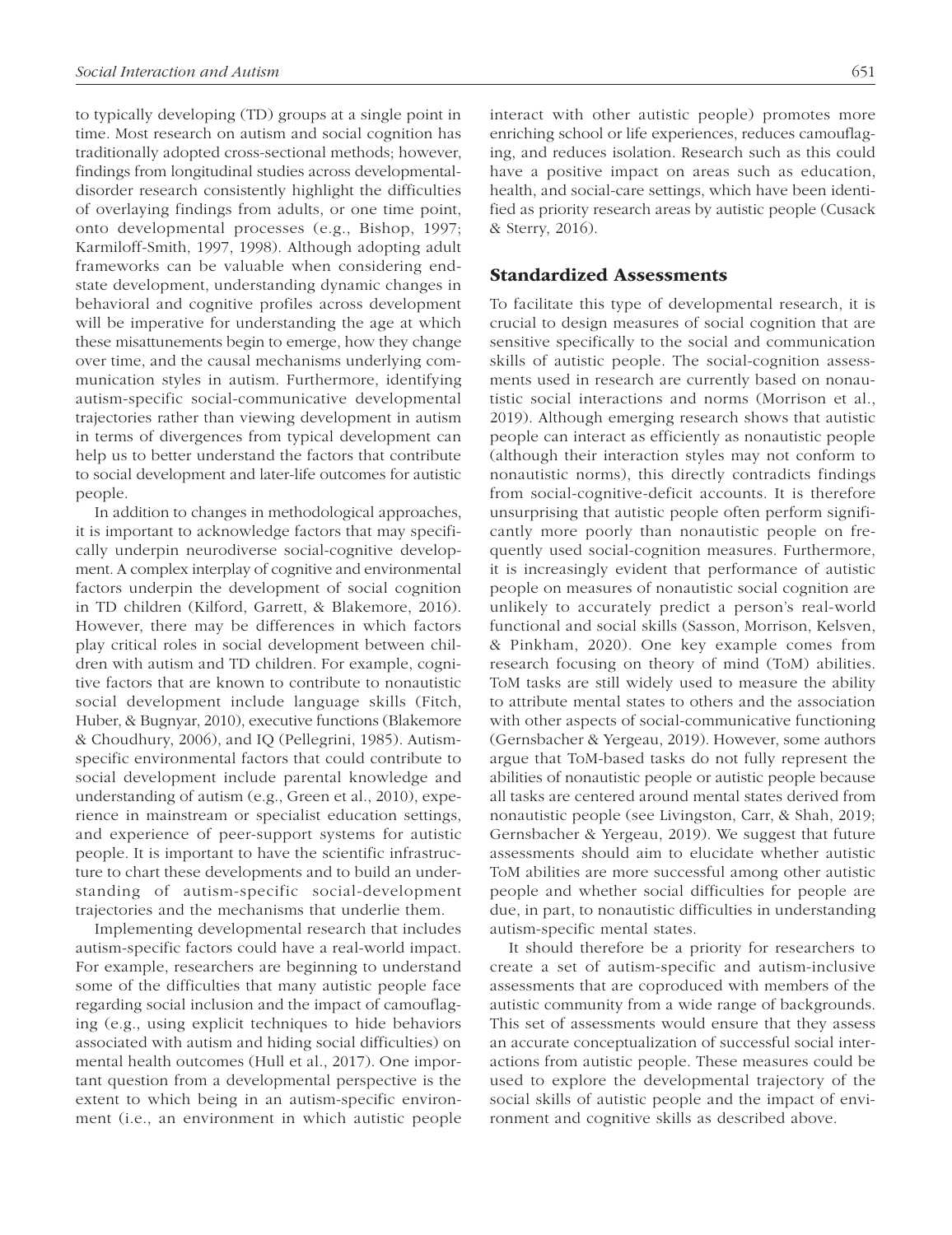# 652 *Davis, Crompton*

## Toward a New Theoretical Understanding of Autism and Social Interaction

Understanding the underlying differences in communication for autistic people is an essential step in bridging the interaction gaps and understanding between different neurotypes. Conceptualizing communication differences across neurotypes as bidirectional while at the same time acknowledging that autistic people face varying communication difficulties provides a valuable opportunity for future research to influence ways of thinking about differences at a societal level. For example, the limited research that exists on the interactions between different neurotypes suggests that additional social difficulties can be exacerbated by negative perceptions and judgments made by nonautistic individuals (Cage et al., 2019; Sasson et al., 2017). It is also possible that increased familiarity and understanding reduces prejudice and enforces positive effects in terms of interactions. Alleviating the pressure placed on autistic people to move toward "typical cognitive functioning" can reduce stigma, promote inclusivity, and embrace the individual (Bolis, Balsters, Wenderoth, Becchio, & Schilbach, 2017).

Our understanding of autism is changing, with increasing evidence suggesting that social difficulties are at least in part bidirectional. By understanding the mechanisms behind positive autism-specific interactions, we can make a real-world difference on both the support and practice autistic people receive and the public understanding of autism. Bringing neurodiversity to the forefront of research by implementing richer, inclusive methodologies and participatory approaches could provide a bold reconceptualization of social abilities in neurodivergent individuals. Challenging the status quo of social cognition could lead to a paradigm shift in our understanding not only of autism but also a range of neurodivergences and highlight the need to consider how we describe and measure other psychologically defined conditions. Recognizing and embracing the neurodiversity model within scientific research and adopting research frameworks that focus on difference, not deficit, allows the research community to explore meaningful questions that will improve the lives of neurodivergent people (Kapp, Gillespie-Lynch, Sherman, & Hutman, 2013). Crucially, this includes translational work that provides opportunities for effectively supporting autistic people in education, health, and social care.

Charting social development over time, conceptualized within a framework of strengths, could revolutionize the way we understand social interaction in autism and other neurodevelopmental conditions. This research framework creates opportunities for exploring new and exciting hypotheses and novel methodologies and supports and promotes a framework that members of the autism community have advocated for many years.

### **Transparency**

*Action Editor:* Laura A. King

*Editor:* Laura A. King

*Declaration of Conflicting Interests*

The author(s) declared that there were no conflicts of interest with respect to the authorship or the publication of this article.

### ORCID iDs

Rachael Davis D <https://orcid.org/0000-0002-3887-6003> Catherine J. Crompton **D** <https://orcid.org/0000-0001-5280-1596>

### Note

1. There is debate regarding the language used when describing autism. In this article we use identity-first language (e.g., "autistic person") as opposed to person-first language (e.g., "person with autism") to respect the preference of the majority of autistic people (see Gernsbacher, 2017; Kenny et al., 2016).

### References

- Alkhaldi, R. S., Sheppard, E., & Mitchell, P. (2019). Is there a link between autistic people being perceived unfavorably and having a mind that is difficult to read? *Journal of Autism and Developmental Disorders*, *49*, 3973–3982.
- American Psychiatric Association. (2013). *Diagnostic and statistical manual of mental disorders* (5th ed.). Washington, DC: Author.
- Atherton, G., Lummis, B., Day, S. X., & Cross, L. (2019). What am I thinking? Perspective-taking from the perspective of adolescents with autism. *Autism*, *23*, 1186–1200.
- Bishop, D. V. (1997). Cognitive neuropsychology and developmental disorders: Uncomfortable bedfellows. *The Quarterly Journal of Experimental Psychology Section A*, *50*(4), 899–923.
- Blakemore, S. J., & Choudhury, S. (2006). Development of the adolescent brain: Implications for executive function and social cognition. *Journal of Child Psychology and Psychiatry*, *47*, 296–312.
- Bolis, D., Balsters, J., Wenderoth, N., Becchio, C., & Schilbach, L. (2017). Beyond autism: Introducing the dialectical misattunement hypothesis and a Bayesian account of intersubjectivity. *Psychopathology*, *50*, 355–372.
- Brock, J., Norbury, C., Einav, S., & Nation, K. (2008). Do individuals with autism process words in context? Evidence from language-mediated eye-movements. *Cognition*, *108*, 896–904.
- Cage, E., Di Monaco, J., & Newell, V. (2019). Understanding, attitudes and dehumanisation towards autistic people. *Autism*, *23*, 1373–1383.
- Crompton, C. J., Hallett, S., Ropar, D., Flynn, E., & Fletcher-Watson, S. (2020). 'I never realised everybody felt as happy as I do when I am around autistic people': A thematic analysis